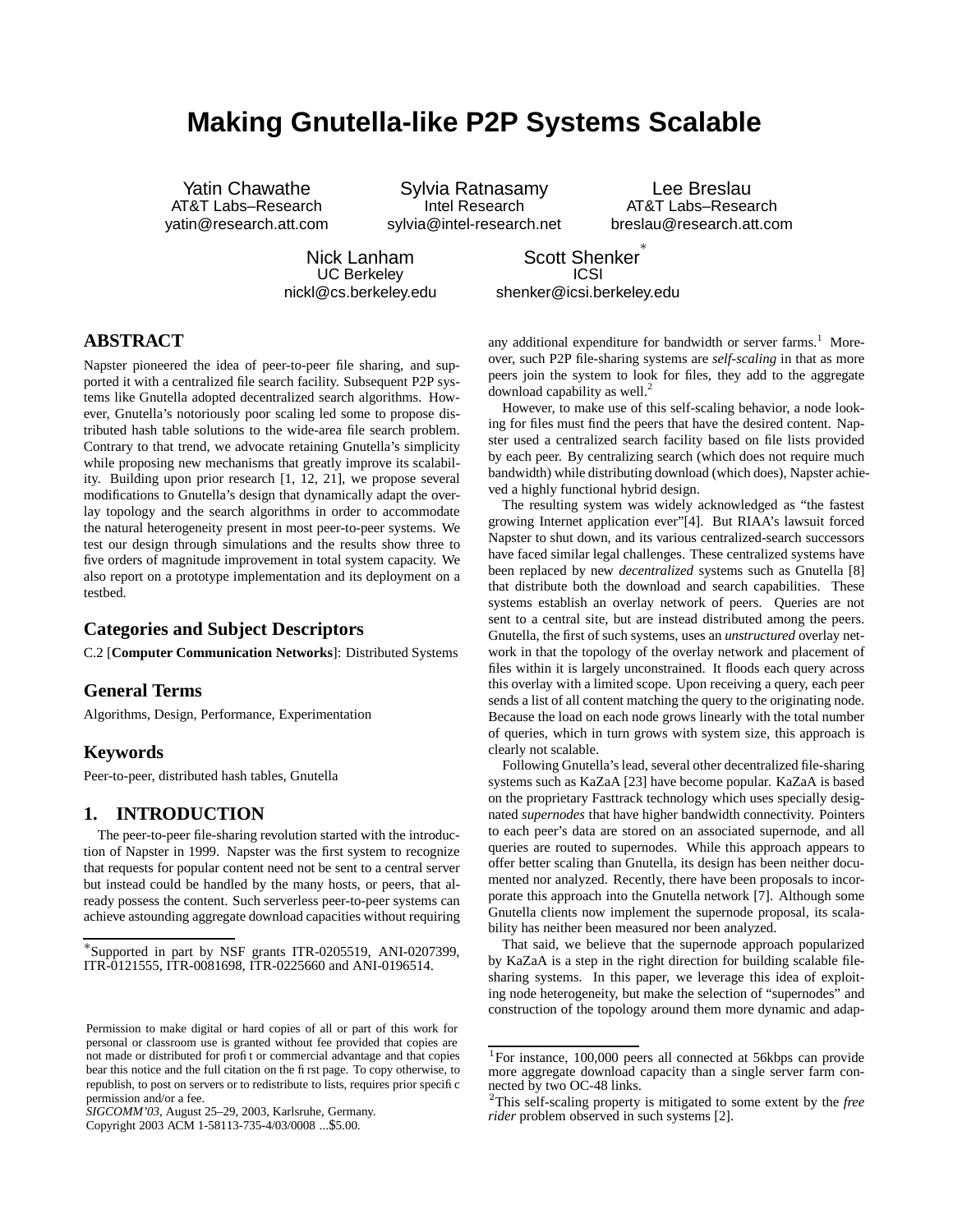tive. We present a new P2P file-sharing system, called Gia.<sup>3</sup> Like Gnutella and KaZaA, Gia is decentralized and unstructured. However, its unique design achieves an aggregate system capacity that is three to five orders of magnitude better than that of Gnutella as well as that of other attempts to improve Gnutella [12, 23]. As such, it retains the simplicity of an unstructured system while offering vastly improved scalability.

The design of Gia builds on a substantial body of previous work. As in the recent work by Lv *et al.* [12], Gia replaces Gnutella's flooding with random walks. Following the work of Adamic *et al.* [1], Gia recognizes the implications of the overlay network's topology while using random walks and therefore includes a topology adaptation algorithm. Similarly, the lack of flow control has been recognized as a weakness in the original Gnutella design [15], and Gia introduces a token-based flow control algorithm. Finally, like KaZaA, Gia recognizes that there is significant heterogeneity in peer bandwidth and incorporates heterogeneity into each aspect of our design.

While Gia does build on these previous contributions, Gia is, to our knowledge, the first open design that (a) combines all these elements, and (b) recognizes the fact that peers have capacity constraints and adapts its protocols to account for these constraints. Our simulations suggest that this results in a tremendous boost for Gia's system performance. Moreover, this performance improvement comes not just from a single design decision but from the synergy among the various design features.

We discuss Gia's design in Section 3, its performance in Section 4, and a prototype implementation and associated practical issues in Section 5. However, before embarking on the description of Gia, we first ask why not just use *Distributed Hash Tables* (DHTs).

### **2. WHY NOT DHTS?**

Distributed Hash Tables are a class of recently-developed systems that provide hash-table-like semantics at Internet scale [24, 17, 26]. Much (although not all) of the original rationale for DHTs was to provide a scalable replacement for unscalable Gnutella-like file sharing systems. The past few years has seen a veritable frenzy of research activity in this field, with many design proposals and suggested applications. All of these proposals use *structured* overlay networks where both the data placement and overlay topology are tightly controlled. The hash-table-like lookup() operation provided by DHTs typically requires only  $O(\log n)$  steps, whereas in comparison, Gnutella requires  $O(n)$  steps to reliably locate a specific file.

Given this level of performance gain afforded by DHTs, it is natural to ask why bother with Gia when DHTs are available. To answer this question, we review three relevant aspects of P2P file sharing.

*#1: P2P clients are extremely transient.* Measured activity in Gnutella and Napster indicates that the median up-time for a node is 60 minutes  $[21]$ .<sup>4</sup> For large systems of, say, 100,000 nodes, this implies a churn rate of over 1600 nodes coming and going per minute. Churn causes little problem for Gnutella and other systems that employ unstructured overlay networks as long as a peer doesn't become disconnected by the loss of all of its neighbors, and even in that case the peer can merely repeat the bootstrap procedure to re-join the network. In contrast, churn does cause significant overhead for DHTs. In order to preserve the efficiency and correctness of routing, most DHTs require  $O(\log n)$  repair operations after each



**Figure 1:** *Most download requests are for well-replicated files.*

failure. *Graceless* failures, where a node fails without beforehand informing its neighbors and transferring the relevant state, require more time and work in DHTs to (a) discover the failure and (b) rereplicate the lost data or pointers. If the churn rate is too high, the overhead caused by these repair operations can become substantial and could easily overwhelm nodes with low-bandwidth dial-up connections.

*#2: Keyword searches are more prevalent, and more important, than exact-match queries.* DHTs excel at supporting exact-match lookups: given the exact name of a file, they translate the name into a key and perform the corresponding lookup(key) operation. However, DHTs have been less successful in supporting keyword searches: given a sequence of keywords, find files that match them. The current use of P2P file-sharing systems, which revolves around sharing music and video, requires such keyword matching. For example, to find a remix version of Madonna's song "Ray of Light," a user typically submits a search of the form "madonna ray of light remix" and expects the file-sharing system to locate files that match all of the keywords in the search query. This is especially important since there is no unambiguous naming convention for file names in P2P systems, and thus often the same piece of content is stored by different nodes under several (slightly different) names. Supporting such keyword searching on top of DHTs is a non-trivial task. For example, the typical approach [11, 14, 18, 25] of constructing an inverted index per keyword can be expensive to maintain in the face of frequent node (and hence file) churn. This is only further complicated by the additional caching algorithms needed to avoid overloading nodes that store the index for popular keywords. In contrast, Gnutella and other similar systems effortlessly support keyword searches since all such searches are executed locally on a node-by-node basis.

*#3: Most queries are for hay, not needles.* DHTs have *exact* recall, in that knowing the name of a file allows you to find it, even if there is only a single copy of that file in the system. In contrast, Gnutella cannot reliably find single copies of files unless the flooded query reaches all nodes; we call such files *needles*. However, we expect that most queries in the popular P2P file-sharing systems are for relatively well-replicated files, which we call *hay*. By the very nature of P2P file-sharing, if a file is requested frequently, then as more and more requesters download the file to their machines, there will be many copies of it within the system. We call such systems, where most queries are for well-replicated content, *mass-market* file-sharing systems.

Gnutella can easily find well-replicated files. Thus, if most searches are for hay, not needles, then Gnutella's lack of exact recall is not a significant disadvantage. To verify our conjecture that most queries

<sup>&</sup>lt;sup>3</sup>Gia is short for gianduia, which is the generic name for the hazelnut spread, Nutella.

 $4$ We understand that there is some recently published work [3] that questions the exact numbers in thisstudy, but the basic point remains that the peer population is still quite transient.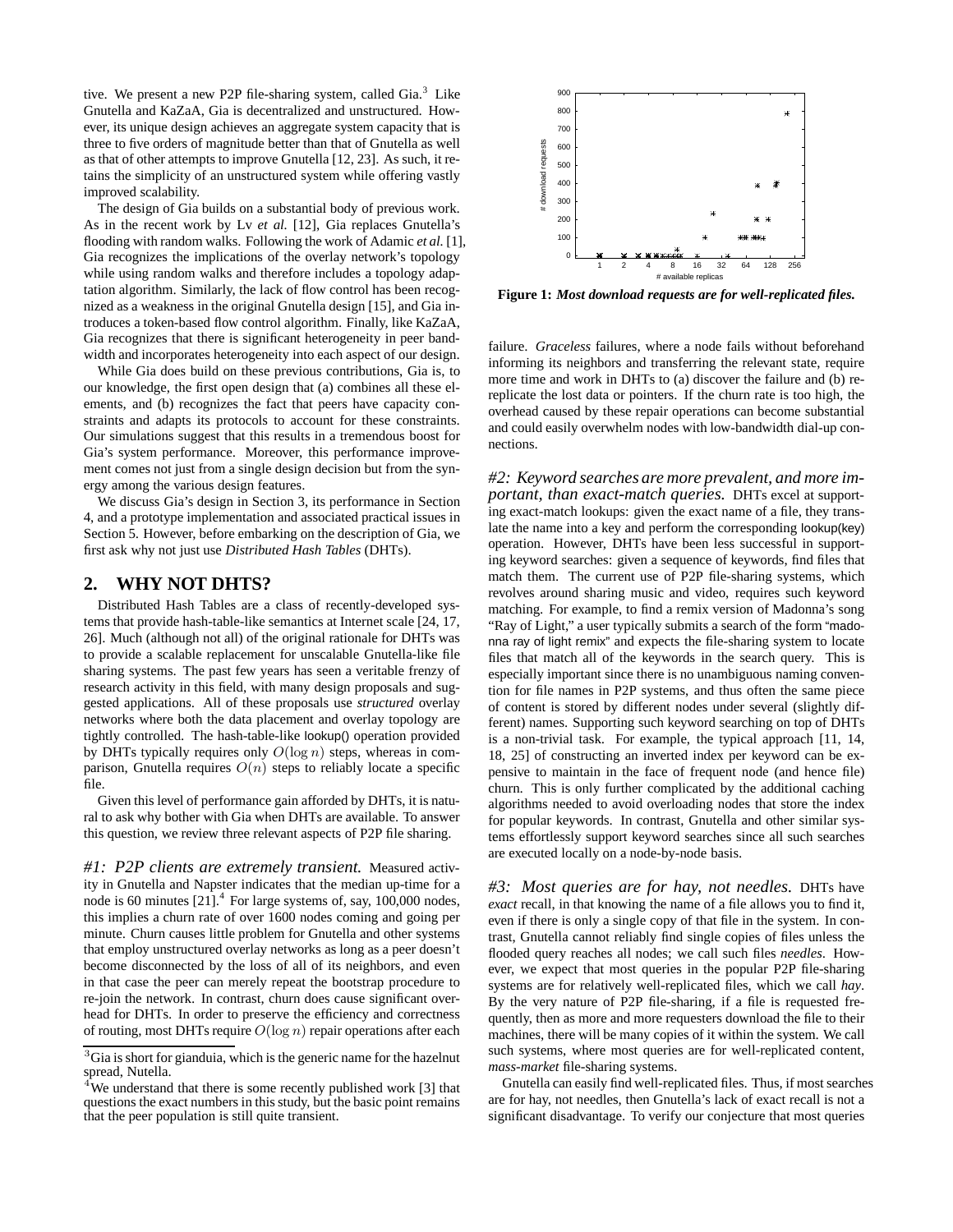are indeed for hay, we gathered traces of queries and download requests using an instrumented Gnutella client. Our tracing tool crawled the Gnutella network searching for files that match the top 50 query requests seen. After gathering the file names and the number of available copies of each of these files, the tool turned around and offered the same files for download to other Gnutella clients. We then measured the number of download requests seen by the tracing tool for this offered content. Figure 1 shows the distribution of the download requests versus the number of available replicas. We notice that most of the requests correspond to files that have a large number of available replicas.<sup>5</sup> For example, half of the requests were for files with more than 100 replicas, and approximately 80% of the requests were for files with more than 80 replicas.

In summary, Gnutella-like designs are more robust in the face of transients and support general search facilities, both important properties to P2P file sharing. They are less adept than DHTs at finding needles, but this may not matter since most P2P queries are for hay. Thus, we conjecture that for mass-market file-sharing applications, improving the scalability of unstructured P2P systems, rather than turning to DHT-based systems, may be the better approach.

### **3. GIA DESIGN**

Gnutella-like systems have one basic problem: when faced with a high aggregate query rate, nodes quickly become overloaded and the system ceases to function satisfactorily. Moreover, this problem gets worse as the size of the system increases. Our first goal in designing Gia is to create a Gnutella-like P2P system that can handle much higher aggregate query rates. Our second goal is to have Gia continue to function well at arbitrary system sizes. To achieve this scalability, Gia strives to avoid overloading any of the nodes by explicitly accounting for their capacity constraints. In an earlier workshop paper [13], we presented a preliminary proposal for incorporating capacity awareness into Gnutella. In our current work, we refine those ideas and present a thorough design, detailed algorithms, and a prototype implementation of the new system. We begin with an overview of the reasoning behind our system design and then provide a detailed discussion of the various components and protocols.

### **3.1 Design Rationale**

The Gnutella protocol [6] uses a flooding-based search method to find files within its P2P network. To locate a file, a node queries each of its neighbors, which in turn propagate the query to their neighbors, and so on until the query reaches all of the clients within a certain radius from the original querier. Although this approach can locate files even if they are replicated at an extremely small number of nodes, it has obvious scaling problems. To address this issue, Lv *et al.* [12] proposed replacing flooding with random walks. Random walks are a well-known technique in which a query message is forwarded to a randomly chosen neighbor at each step until sufficient responses to the query are found. Although they make better utilization of the P2P network than flooding, they have two associated problems:

1. A random walk is essentially a blind search in that at each step a query is forwarded to a random node without taking into account any indication of how likely it is that the node will have responses for the query.

2. If a random walker query arrives at a node that is already overloaded with traffic, it may get queued for a long time before it is handled.

Adamic *et al.* [1] addressed the first problem by recommending that instead of using purely random walks, the search protocol should bias its walks toward high-degree nodes. The intuition behind this is that if we arrange for neighbors to be aware of each other's shared files, high-degree nodes will have (pointers to) a large number of files and hence will be more likely to have an answer that matches the query. However, this approach ignores the problem of overloaded nodes. In fact, by always biasing the random walk towards high-degree nodes, it can exacerbate the problem if the highdegree node does not have the capacity to handle a large number of queries.

The design of Gia, on the other hand, explicitly takes into account the capacity constraints associated with each node in the P2P network. The capacity of a node depends upon a number of factors including its processing power, disk latencies, and access bandwidth. It is well-documented that nodes in networks like Gnutella exhibit significant heterogeneity in terms of their capacity to handle queries [21]. Yet, none of the prior work on scaling Gnutella-like systems leverages this heterogeneity. In the design of Gia, we explicitly accommodate (and even exploit) heterogeneity to achieve better scaling. The four key components of our design are summarized below:

- A *dynamic topology adaptation* protocol that puts most nodes within short reach of high capacity nodes. The adaptation protocol ensures that the well-connected (*i.e.,* high-degree) nodes, which receive a large proportion of the queries, actually have the capacity to handle those queries.
- An *active flow control* scheme to avoid overloaded hot-spots. The flow control protocol explicitly acknowledges the existence of heterogeneity and adapts to it by assigning flowcontrol tokens to nodes based on available capacity.
- *One-hop replication* of pointers to content. All nodes maintain pointers to the content offered by their immediate neighbors. Since the topology adaptation algorithm ensures a congruence between high capacity nodes and high degree nodes, the one-hop replication guarantees that high capacity nodes are capable of providing answers to a greater number of queries.
- A *search protocol* based on biased random walks that directs queries towards high-capacity nodes, which are typically best able to answer the queries.

# **3.2 Detailed Design**

The framework for the Gia client and protocols is modeled after the current Gnutella protocol [6]. Clients connect to each other using a three-way handshake protocol. All messages exchanged by clients are tagged at their origin with a *globally unique identifier* or GUID, which is a randomly generated sequence of 16 bytes. The GUID is used to track the progress of a message through the Gia network and to route responses back to the originating client.

We extend the Gnutella protocol to take into account client capacity and network heterogeneity. For this discussion, we assume that client capacity is a quantity that represents the number of queries that the client can handle per second. In practice, the capacity will have to be determined as a function of a client's access bandwidth, processing power, disk speed, etc. We discuss the four protocol components in detail below.

<sup>5</sup>Note that since the tracing tool only captures the download requests that came directly to it, we miss all of the requests that went to the other nodes that also had copies of the same file. Thus our numbers can only be a lower bound on how popular well-replicated content is.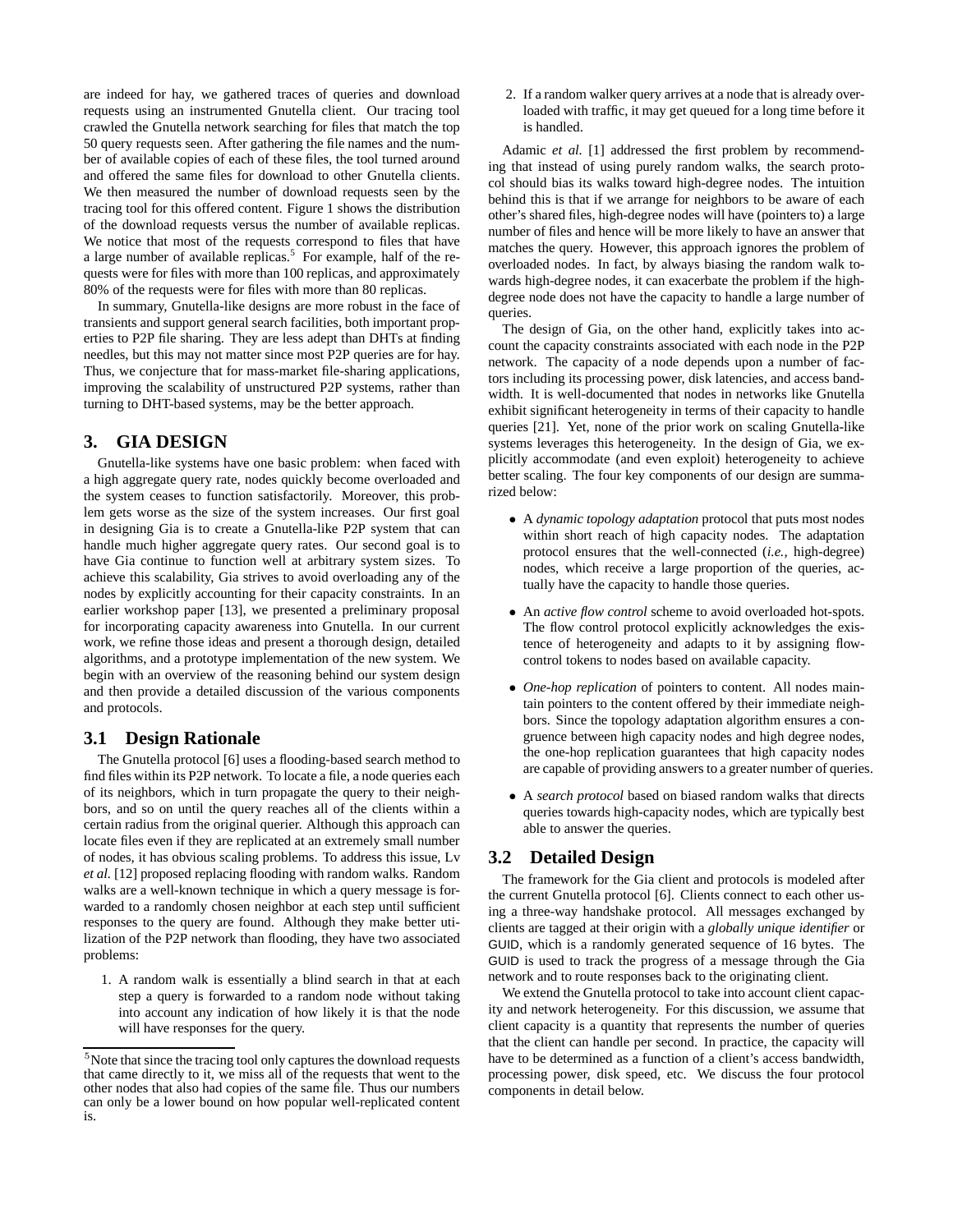Let  $C_i$  represent capacity of node i **if**  $num\_nbrs_X + 1 \leq max\_nbrs$  **then** {we have room}  $ACCEPTY$ ; return {we need to drop a neighbor}  $subset$   $i \forall i \in nbrs_X$  such that  $C_i \leq C_Y$ **if** no such neighbors exist **then** REJECT  $Y$ ; return candidate  $Z \leftarrow$ highest-degree neighbor from subset **if**  $(C_Y > max(C_i \forall i \in nbrs_X))$  {Y has higher capacity} **or**  $(num\_nbrs_Z > num\_nbrs_Y + H)$  {Y has fewer nbrs} **then** DROP Z; ACCEPT Y **else** REJECT Y

**Algorithm 1:** pick neighbor to  $drop(X, Y)$ :

When node  $X$  tries to add  $Y$  as a new neighbor, determine whether there is room for  $Y$ . If not, pick one of  $X$ 's existing neighbors to drop and replace it with  $Y$ . (In the algorithm,  $H$  represents a hysteresis factor.)

#### *3.2.1 Topology Adaptation*

The topology adaptation algorithm is the core component that connects the Gia client to the rest of the network. In this section, we provide an overview of the adaptation process, while leaving the details of some of the specific mechanisms for discussion later in Section 5. When a node starts up, it uses bootstrapping mechanisms similar to those in Gnutella to locate other Gia nodes. Each Gia client maintains a *host cache* consisting of a list of other Gia nodes (their IP address, port number, and capacity). The host cache is populated throughout the lifetime of the client using a variety of rendezvous mechanisms including contacting well-known webbased host caches [5] and exchanging host information with neighbors through PING-PONG messages [6]. Entries in the host cache are marked as dead if connections to those hosts fail. Dead entries are periodically aged out.

The goal of the topology adaptation algorithm is to ensure that high capacity nodes are indeed the ones with high degree and that low capacity nodes are within short reach of higher capacity ones. To achieve this goal, each node independently computes a *level of satisfaction* (S). This is a quantity between 0 and 1 that represents how satisfied a node is with its current set of neighbors. A value of  $S = 0$  means that the node is quite dissatisfied, while  $S = 1$ suggests that the node is fully satisfied. As long as a node is not fully satisfied, the topology adaptation continues to search for appropriate neighbors to improve the satisfaction level. Thus, when a node starts up and has fewer than some pre-configured minimum number of neighbors, it is in a dissatisfied state  $(S = 0)$ . As it gathers more neighbors, its satisfaction level rises, until it decides that its current set of neighbors is sufficient to satisfy its capacity, at which point the topology adaptation becomes quiescent. In Section 5.2, we describe the details of the algorithm used to compute the satisfaction level.

To add a new neighbor, a node (say  $X$ ) randomly selects a small number of candidate entries from those in its host cache that are not marked dead and are not already neighbors. From these randomly chosen entries,  $X$  selects the node with maximum capacity greater than its own capacity. If no such candidate entry exists, it selects one at random. Node  $X$  then initiates a three-way handshake to the selected neighbor, say Y .

During the handshake, each node makes a decision whether or not to accept the other node as a new neighbor based upon the capacities and degrees of its existing neighbors and the new node. In order to accept the new node, we may need to drop an existing neighbor. Algorithm 1 shows the steps involved in making this determination. The algorithm works as follows. If, upon accepting the new connection, the total number of neighbors would still be within a preconfigured bound  $max\_nbrs$ , then the connection is automatically accepted. Otherwise, the node must see if it can find an appropriate existing neighbor to drop and replace with the new connection.

 $X$  always favors Y and drops an existing neighbor if Y has higher capacity than all of  $X$ 's current neighbors. Otherwise, it decides whether to retain  $Y$  or not as follows. From all of  $X$ 's neighbors that have capacity less than or equal to that of  $Y$ , we choose the neighbor Z that has the highest degree. This neighbor has the least to lose if X drops it in favor of Y. The neighbor will be dropped *only* if the new node  $Y$  has fewer neighbors than  $Z$ . This ensures that we do not drop already poorly-connected neighbors (which could get disconnected) in favor of well-connected ones.<sup>6</sup> The topology adaptation algorithm thus tries to ensure that the adaptation process makes forward progress toward a stable state. Results from experiments measuring the topology adaptation process are discussed later in Section 5.4.

#### *3.2.2 Flow control*

To avoid creating hot-spots or overloading any one node, Gia uses an active flow control scheme in which a sender is allowed to direct queries to a neighbor only if that neighbor has notified the sender that it is willing to accept queries from the sender. This is in contrast to most proposed Gnutella flow-control mechanisms [15], which are reactive in nature: receivers drop packets when they start to become overloaded; senders can infer the likelihood that a neighbor will drop packets based on responses that they receive from the neighbor, but there is no explicit feedback mechanism. These technique may be acceptable when queries are flooded across the network, because even if a node drops a query, other copies of the query will propagate through the network. However, Gia uses random walks (to address scaling problems with flooding) to forward a single copy of each query. Hence, arbitrarily dropping queries is not an appropriate solution.

To provide better flow control, each Gia client periodically assigns flow-control tokens to its neighbors. Each token represents a single query that the node is willing to accept. Thus, a node can send a query to a neighbor only if it has received a token from that neighbor, thus avoiding overloaded neighbors. In the aggregate, a node allocates tokens at the rate at which it can process queries. If it receives queries faster than it can forward them (either because it is overloaded or because it has not received enough tokens from its neighbors), then it starts to queue up the excess queries. If this queue gets too long, it tries to reduce the inflow of queries by lowering its token allocation rate.

To provide an incentive for high-capacity nodes to advertise their true capacity, Gia clients assign tokens in proportion to the neighbors' capacities, rather than distributing them evenly between all neighbors. Thus, a node that advertises high capacity to handle incoming queries is in turn assigned more tokens for its own outgoing queries. We use a token assignment algorithm based on Start-time Fair Queuing (SFQ) [9]. Each neighbor is assigned a fair-queuing weight equal to its capacity. Neighbors that are not using any of their assigned tokens are marked as inactive and the left-over capacity is automatically redistributed proportionally between the remaining neighbors. As neighbors join and leave, the SFQ algorithm recon-

<sup>&</sup>lt;sup>6</sup>To avoid having X flip back and forth between Y and Z, we add a level of hysteresis: we drop  $Z$  and add  $Y$  only if  $Y$  has at least  $H$ fewer neighbors than  $Z$ , where  $H$  represents the level of hysteresis. In our simulations and implementation, we set the value of  $H$  to 5.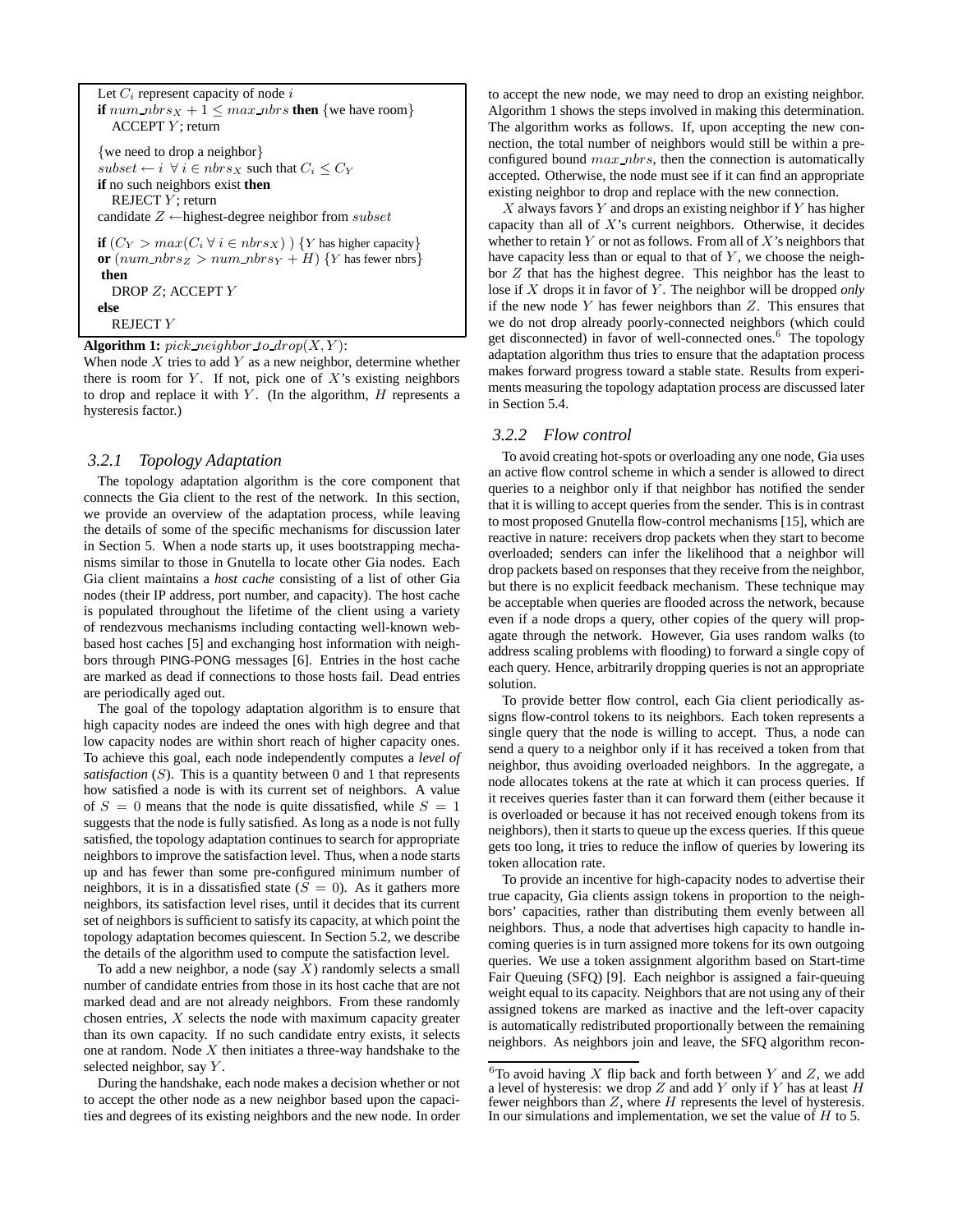figures its token allocation accordingly.<sup>7</sup> Token assignment notifications can be sent to neighbors either as separate control messages or by piggy-backing on other messages.

#### *3.2.3 One-hop Replication*

To improve the efficiency of the search process, each Gia node actively maintains an index of the content of each of its neighbors. These indices are exchanged when neighbors establish connections to each other, and periodically updated with any incremental changes. Thus, when a node receives a query, it can respond not only with matches from its own content, but also provide matches from the content offered by all of its neighbors. When a neighbor is lost, either because it leaves the system, or due to topology adaptation, the index information for that neighbor gets flushed. This ensures that all index information remains mostly up-to-date and consistent throughout the lifetime of the node.

#### *3.2.4 Search Protocol*

The combination of topology adaptation (whereby high capacity nodes have more neighbors) and one-hop replication (whereby nodes keep an index of their neighbors' shared files) ensures that high capacity nodes can typically provide useful responses for a large number of queries. Hence, the Gia search protocol uses a *biased* random walk: rather than forwarding incoming queries to randomly chosen neighbors, a Gia node selects the highest capacity neighbor for which it has flow-control tokens and sends the query to that neighbor. If it has no tokens from any neighbors, it queues the query until new tokens arrive.

We use TTLs to bound the duration of the biased random walks and book-keeping techniques to avoid redundant paths. With bookkeeping, each query is assigned a unique GUID by its originator node. A node remembers the neighbors to which it has already forwarded queries for a given GUID. If a query with the same GUID arrives back at the node, it is forwarded to a different neighbor. This reduces the likelihood that a query traverses the same path twice. To ensure forward progress, if a node has already sent the query to all of its neighbors, it flushes the book-keeping state and starts re-using neighbors.

Each query has a MAX RESPONSES parameter, the maximum number of matching answers that the query should search for. In addition to the TTL, query duration is bounded by MAX RESPONSES. Every time a node finds a matching response for a query, it decrements the MAX RESPONSES in the query. Once MAX RESPONSES hits zero, the query is discarded. Query responses are forwarded back to the originator along the reverse-path associated with the query. If the reverse-path is lost due to topology adaptation or if queries or responses are dropped because of node failure, we rely on recovery mechanisms described later in Section 5.3 to handle the loss.

Finally, since a node can generate a response either for its own files or for the files of one of its neighbors, we append to the forwarded query the addresses of the nodes that own those files. This ensures that the query does not produce multiple redundant responses for the same instance of a file; a response is generated only if the node that owns the matching file is not already listed in the query message.

# **4. SIMULATIONS**

In this section, we use simulations to evaluate Gia and compare its performance to two other unstructured P2P systems. Thus our simulations refer to the following four models:

| Capacity level | Percentage of nodes |
|----------------|---------------------|
| 1 x            | 20%                 |
| 10x            | 45%                 |
| 100x           | 30%                 |
| 1000x          | 4.9%                |
| 10000x         | $0.1\%$             |

**Table 1: Gnutella-like node capacity distributions.**

- FLOOD: Search using TTL-scoped flooding over random topologies. This represents the Gnutella model.
- RWRT: Search using random walks over random topologies. This represents the recommended search technique suggested by Lv *et al.* [12] for avoiding the scalability problems with flooding.
- SUPER: Search using supernode mechanisms [7, 23]. In this approach, we classify nodes assupernodes and non-supernodes. Queries are flooded only between supernodes.
- GIA: Search using the Gia protocol suite including topology adaptation, active flow control, one-hop replication, and biased random walks.

We first describe our simulation model and the metrics used for evaluating the performance of our algorithms. Then we report the results from a range of simulations. Our experiments focus on the aggregate system behavior in terms of its capacity to handle queries under a variety of conditions. We show how the individual components of our system (topology adaptation, flow control, one-hop replication, and searches based on biased random walks) and the synergies between them affect the total system capacity. Due to space limitations, we do not present detailed results evaluating tradeoffs within each design component.

# **4.1 System Model**

To capture the effect of query load on the system, the Gia simulator imposes capacity constraints on each of the nodes within the system. We model each node i as possessing a capacity  $C_i$ , which represents the number of messages (such as queries and add/drop requests for topology adaptation) that it can process per unit time. If a node receives queries from its neighbors at a rate higher than its capacity  $C_i$  (as can happen in the absence of flow control), then the excess queries are modeled as being queued in connection buffers until the receiving node can read the queries from those buffers.

For most of our simulations, we assign capacities to nodes based on a distribution that is derived from the measured bandwidth distributions for Gnutella as reported by Saroiu *et al.* [21]. Our capacity distribution has five levels of capacity, each separated by an order of magnitude as shown in Table 1. As described in [21], this distribution reflects the reality that a fair fraction of Gnutella clients have dial-up connections to the Internet, the majority are connected via cable-modem or DSL and a small number of participants have high speed connections. For the SUPER experiments, nodes with capacities 1000x and 10000x are designated as supernodes.

In addition to its capacity, each node  $i$  is assigned a query generation rate  $q_i$ , which is the number of queries that node i generates per unit time. For our experiments, we assume that all nodes generate queries at the same rate (bounded, of course, by their capacities). When queries need to be buffered, they are held in queues. We model all incoming and outgoing queues as having infinite length. We realize that, in practice, queues are not infinite, but we make this assumption since the effect of dropping a query and adding it to an arbitrarily long queue is essentially the same.

<sup>7</sup>Details of the SFQ algorithm for proportional allocation can be found in [9].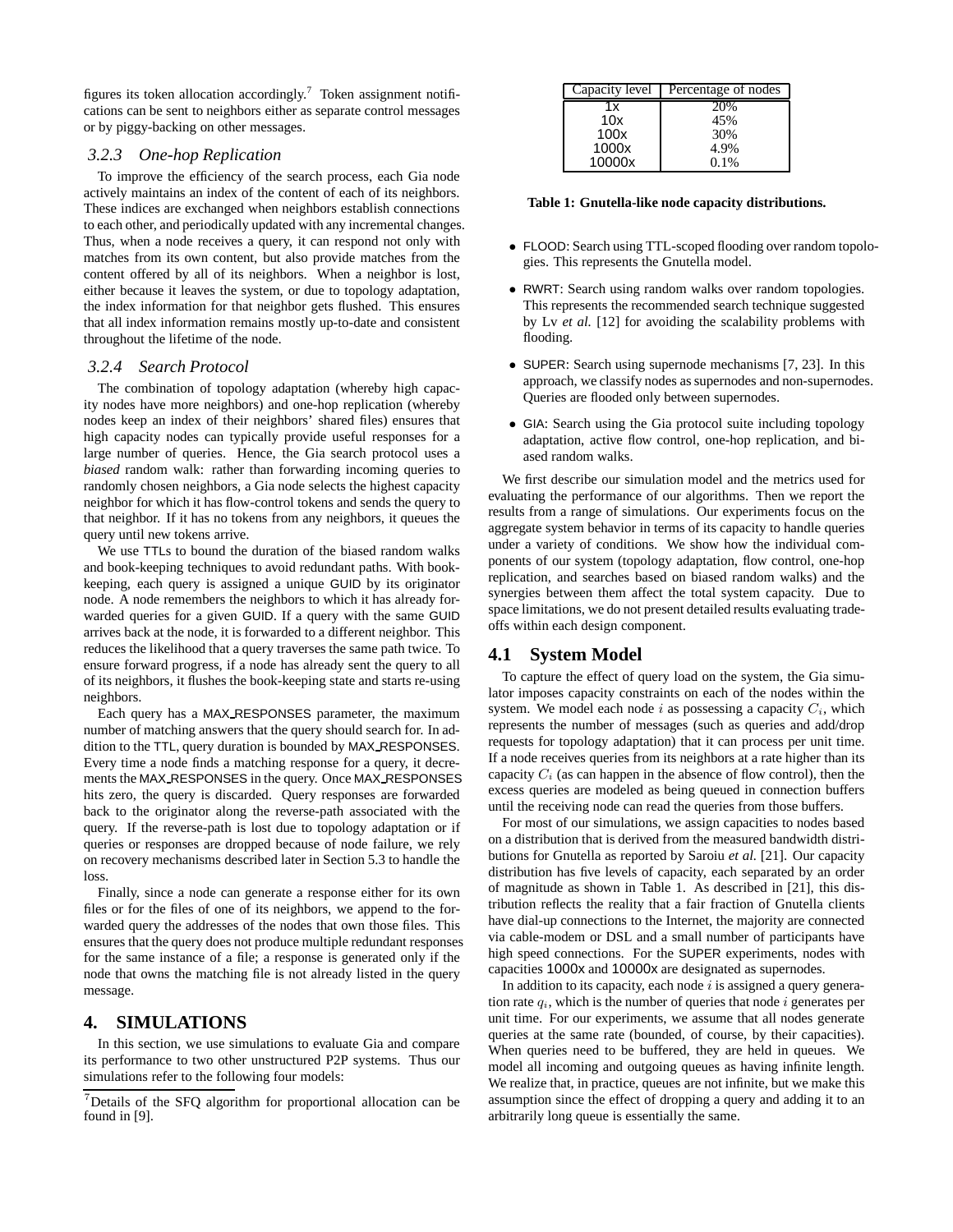

**Figure 2: Success rate, hop-count and delay under increasing query load for a 10,000 node Gia network.**

Queries are modeled as searching for specific keywords. Each keyword maps on to a set of files. Files are randomly replicated on nodes. All files associated with a specific keyword are potential *answers* for a query with that keyword. We use the term *replication factor* to refer to the fraction of nodes at which answers to queries reside. Thus, performing a query for a keyword that has a replication factor of 1% implies that an answer to this query can be found at 1% of the nodes in the system. In a deployed system, real search traffic will include many different queries covering a range of replication factors simultaneously. However, each search process proceeds largely independently (aside from delays within queues and the actions of flow control). Hence, rather than having to pick a specific distribution of queries, each looking for keywords with their own replication factors, we focus on a stream of queries all with a particular replication factor and study how our results vary as we change the replication factor.

We begin our simulations with a randomly connected topology.<sup>8</sup> The GIA simulations use topology adaptation to reconfigure this initial topology. The algorithms use two pre-configured parameters:  $min\_nbrs$  and  $max\_nbrs$ . For all of our experiments, we use  $min\_nbrs = 3$ . We set  $max\_nbrs$  to 128. However, there is an additional constraint on  $max\_nbrs$ . To avoid mid- or low-capacity nodes from gathering so many neighbors that their capacity is too finely divided, we require that  $\frac{\tilde{C}}{num\_nbrs} \ge$  some  $min\_alloc$ , where min alloc represents the finest level of granularity into which we are willing to split a node's capacity. With this additional constraint, we note that for each node,  $max\_nbrs = min(max\_nbrs, \lfloor \frac{C}{min\_alloc} \rfloor).$ After some preliminary simulations that tested the performance of the GIA topology adaptation for different values of  $min$  alloc, we settled on  $min\_alloc = 4$ . All control traffic generated by the topology adaptation and other components is modeled as consuming resources: one unit of capacity per message. Thus, the simulator indirectly captures the impact of control traffic on the overall performance of the system.

For RWRT and FLOOD, there is no topology adaptation; we use a random graph. We know that Gnutella networks, in fact, exhibit properties similar to power-law graphs [19]. However, there is no assurance that high-degree nodes in the skewed Gnutella distribution are also high-capacity nodes. In fact, in the absence of an explicit congruence of high capacity with high degree, a random walk will cause the high-degree nodes to get overloaded. Comparing a random walk on such a topology to GIA would unfairly bias the results against the random walk. Hence, for RWRT, we choose to use a purely random topology with uniform degree distributions, which mitigates this problem. The RWRT performance on such a uniformly random graph is independent of the degree of the individual nodes; all nodes will be visited with the same probability. On the other hand, the performance of FLOOD does depend on degree and in fact worsens with higher degree. For our experiments, we thus chose uniformly random graphs with an average degree of eight. This choice is ad hoc, but refects a decision to avoid unnecessarily biasing against RWRT and FLOOD.

On average, the diameter of our random graphs is 7. Thus, for FLOOD and SUPER, we set the TTL for queries to 10 to ensure that queries do not get artificially limited. For RWRT and GIA, the TTL is set to a larger value (1024), but in this case setting the right TTL value is not as crucial because the random walks terminate when they find the required number of responses.

Although the simulator models the behavior of the various protocols discussed in Section 3, it does not capture individual packetlevel behavior nor does it account for any of the vagaries in network behavior caused by background traffic. We do this because our point is not to quantify the *absolute* performance of the algorithm in realworld terms, but to evaluate the *relative* performance of the various design choices. In Section 5.4, we present some preliminary results that report on our experiences with implementing and deploying Gia in the wide-area Internet.

#### **4.2 Performance Metrics**

To measure the effect of load on the system, we looked at three aspects of the system's performance as a function of the offered load: the *success rate* measured as the fraction of queries issued that successfully locate the desired files<sup>9</sup>, the *hop-count* measured as the number of hops required to locate the requested files, and the *delay* measured as the time taken by a query from start to finish. Figure 2 shows the success rate, hop-count and delay under increasing query load for a 10,000 node network running the Gia system. For these graphs, as in the remainder of our simulations, when we mention a query load of say 0.1, we mean that *every* node in the system issues 0.1 queries per unit time (bounded by the node's capacity, of course). As each of the graphs in the figure shows, when the query load increases, we notice a sharp "knee" in the curves beyond which the success rate drops sharply and delays increase rapidly. The hop-count holds steady until the knee-point and then decreases. The reason for this decrease is that hop-count is measured only for successful queries; under increasing load, successful queries tend to be those where the requested file is located within a few hops from the originator of the query. These graphs depict the existence of a knee in the GIA model; our simulations with RWRT, FLOOD, and SUPER over a range of replication factors revealed the same kind of behavior, although at different query loads.

Ideally, we want a system that achieves a high success rate while

<sup>&</sup>lt;sup>8</sup> For the SUPER experiments, we use a topology where supernodes set up random connections among themselves. In addition, all nonsupernodes connect to one supernode at random.

<sup>&</sup>lt;sup>9</sup>A query is deemed unsuccessful if at the end of the simulation it has generated no responses and is stuck in queues within overloaded nodes.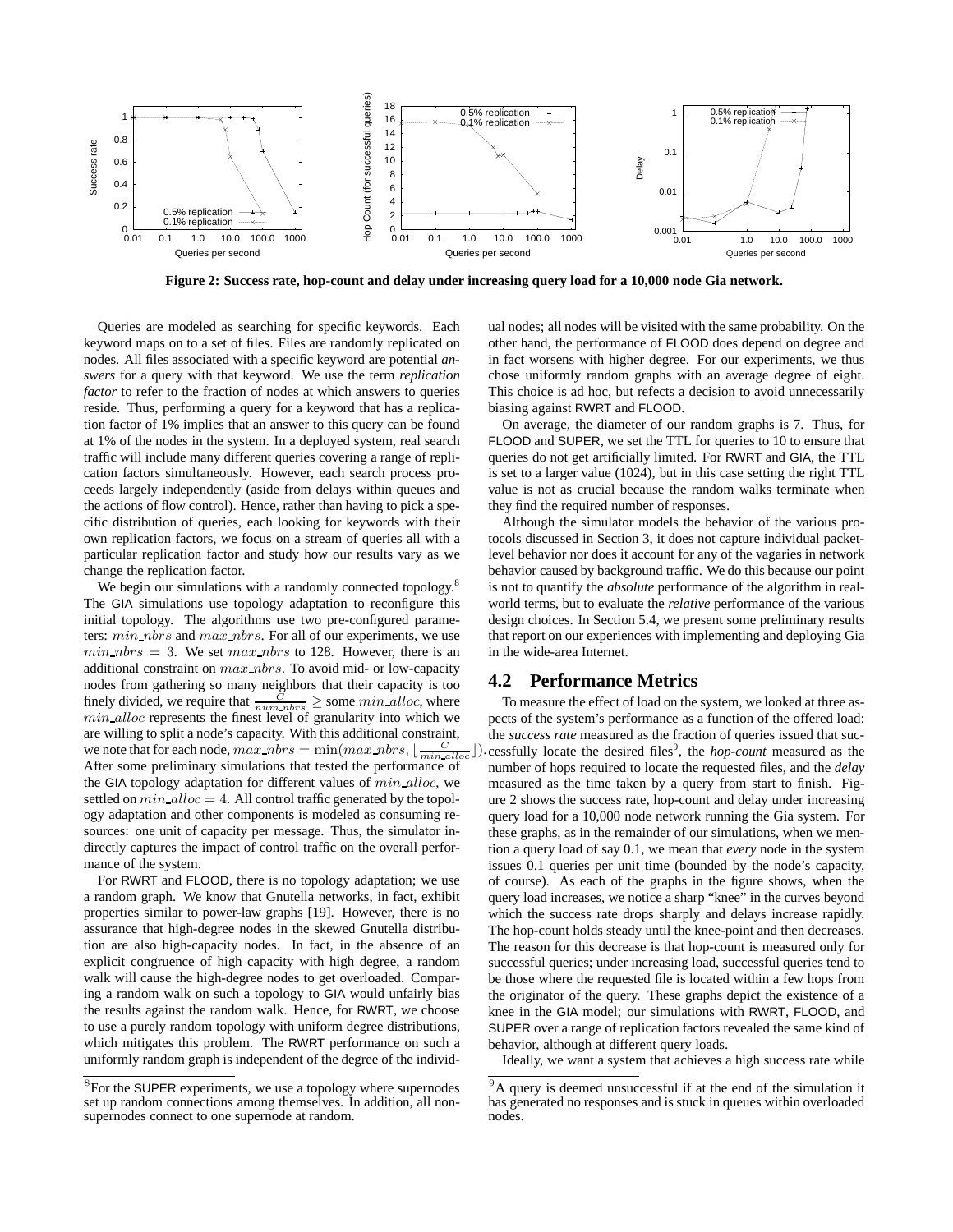

**Figure 3: Comparison of collapse point for the different algorithms at varying replication rates and different system sizes.**

maintaining a low hop-count and delay. To do so, the system must operate before the knee shown in the graphs above. Consequently, we define the following metrics for use in our evaluation:

- **Collapse Point (CP):** the per node query rate at the knee, which we define as the point beyond which the success rate drops below 90%. This metric reflects total system capacity.
- **Hop-count before collapse (CP-HC):** the average hop-count prior to collapse.

We do not retain delay as a metric since the effect of increasing delay is effectively captured by the collapse point.

### **4.3 Performance Comparison**

We compare the behavior of GIA, RWRT, SUPER and FLOOD under varying replication factors and different system sizes up to 10,000 nodes. We measured the CP and CP-HC under increasing replication factors. In Figures 3 and 4, we plot the results for systems with 5,000 and 10,000 nodes. Experiments with additional system sizes yielded results consistent with those presented here; we omit them from the graphs for clarity. For a 10,000 node system we simulate down to 0.01% replication since that corresponds to a single matching answer in the entire system for any query. Likewise, for 5,000 nodes we simulate down to 0.05% replication. We believe that a replication factor of 0.01% where only one in 10,000 nodes holds the answer to a query represents a fairly pessimistic test scenario. Each query in these experiments runs until it finds one matching answer. This represents the case where the query originator sets the MAX RESPONSES parameter (see Section 3.2.4) in the query to 1. In reality, most users expect a query to return multiple answers; we will look at that scenario later. For GIA and RWRT, we measure the average hop-count of all of the queries. Since for SU-PER and FLOOD a query gets replicated at each hop, it is hard to define a consistent hop-count for the entire query; hence, we measure the hop-count as the number of hops taken to find the first answer.

Recall that our first goal in designing Gia was to enable it to handle a much higher aggregate query rate than Gnutella. The most obvious, and important, observation from Figures 3 and 4 is that the aggregate system capacity (as defined by the collapse point) is 3 to 5 orders of magnitude higher than either FLOOD or RWRT. Even when compared to the supernode approach, Gia does better especially at higher replication rates. This is not surprising since the flooding techniques used within supernodes limit their scalability. Thus, our goal of improving system capacity with Gia is clearly achieved. Our second goal was that Gia retain this ability to handle high aggregate query rates for systems of arbitrary sizes. As can be observed in the graphs, this goal is also satisfied. GIA's (and RWRT's) scaling behavior is determined by the replication factor. That is, at a fixed



replication factor, the CP and CP-HC are largely unaffected by system size. This is to be expected since the replication factor is the *percentage* of nodes at which answers are located. Thus, the performance figures we show here apply to *arbitrarily large* system sizes.

There are several other performance results of note.

- At higher replication factors, RWRT performs better than FLOOD by approximately two orders of magnitude but is comparable to FLOOD at lower replication rates. This follows from the fact that at low replication rates, to find a matching answer RWRT may have to visit all of the nodes in the system just like FLOOD.
- GIA achieves extremely low hop-counts at higher replication because, in such cases, high capacity nodes are quite likely to hold answers and these are quickly discovered by biased walks. However, at low replication some queries may have to travel far beyond the high capacity nodes resulting in higher hop-counts. FLOOD and SUPER achieve consistently low hop-counts (the number of hops to find the *first* matching answer), while the hop-count for RWRT is inversely proportional to the replication factor, since RWRT essentially amounts to random probing.
- The performance of FLOOD degrades with increasing system size. This is because, in FLOOD, each query is propagated to every other node in the system. With increasing number of nodes, there are more total number of queries in the system, and hence a greater query load arriving at each node. This causes the collapse point to fall as the system size increases. We observed a similar effect with SUPER $^{10}$ .

These experiments clearly demonstrate GIA's scalability relative to RWRT, SUPER and FLOOD. However, these experiments are limited to queries where the search terminates after finding a single matching answer. In reality, most users expect a query to return multiple answers. We now look at (a) how our results generalize beyond this single case, and (b) how the different design components contribute to this enormous performance boost for GIA.

## **4.4 Multiple Search Responses**

In this section we look at how the collapse points (and the associated hop-counts) change for our different system models based upon the desired number of responses for a query. Recall from Section 3.2.4 that a query includes a MAX RESPONSES parameter that indicates how many responses should be sent back to the originator of the query before ending the query. The MAX RESPONSES parameter is useful only in the context of GIA and RWRT. For FLOOD and SUPER, queries get flooded through the network, and so MAX - RESPONSES has no effect on their behavior.

<sup>&</sup>lt;sup>10</sup>For clarity, those graphs are left out.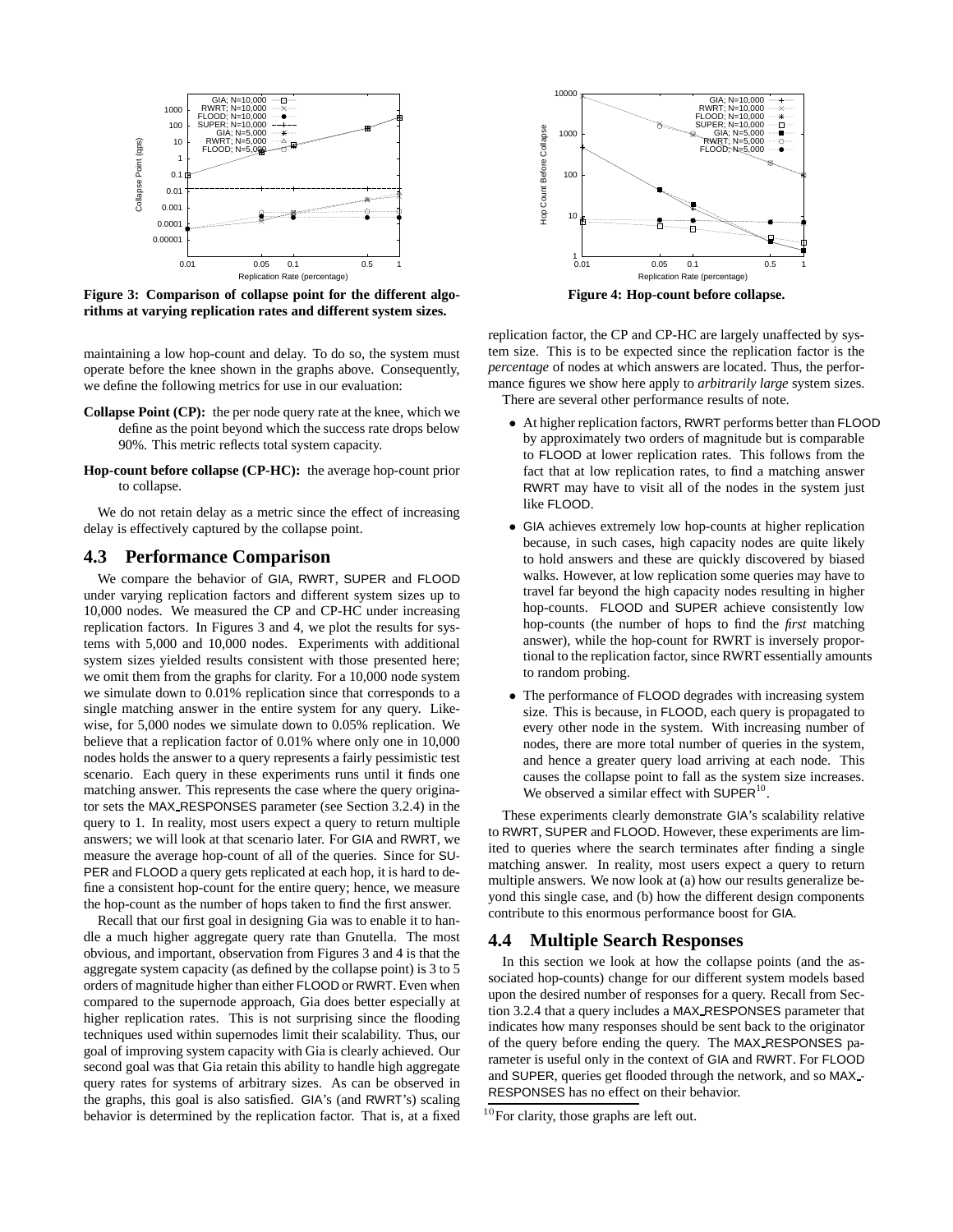| Algorithm           | Collapse Point | Hop-count |
|---------------------|----------------|-----------|
| GIA                 |                | 15.0      |
| $GIA - OHR$         | 0.004          | 8570      |
| $GIA - BIAS$        |                | 24.0      |
| <b>GIA - TADAPT</b> | 02             | 133.7     |
| <b>GIA - FLWCTL</b> |                | 151       |

| Algorithm            | Collapse Point | Hop-count |
|----------------------|----------------|-----------|
| <b>RWRT</b>          | 0.0005         | 978       |
| RWRT + OHR           | 0.005          | 134       |
| <b>RWRT + BIAS</b>   | 0.0015         | 997       |
| RWRT + TADAPT        | 0.001          | 1129      |
| <b>RWRT + FLWCTL</b> | 0.0006         | 957       |

Table 4: Factor analysis for GIA and RWRT with 10,000 modes and 0.1% replication. We measure GIA with each of the following components removed, and RWRT with each of those components added: one-hop replication (OHR), biased random walks (BIAS), **topology adaptation (**TADAPT**), and flow-control (**FLWCTL**)**

| Repl.  | MAX.  | GIA        | <b>RWRT</b> | <b>FLOOD</b> | <b>SUPER</b> |
|--------|-------|------------|-------------|--------------|--------------|
| factor | RESP. | CP (CP-HC) | CP (CP-HC)  | CP           | CP           |
| 1%     |       | 350        | 0.005       | 0.00025      | 0.015        |
|        |       | (1.4)      | (98.7)      |              |              |
| 1%     | 10    |            | 0.0004      | 0.00025      | 0.015        |
|        |       | (12.5)     | (1020)      |              |              |
| 1%     | 20    | 2.5        | 0.00015     | 0.00025      | 0.015        |
|        |       | (28)       | (2157)      |              |              |

**Table 2: CP decreases with increasing numbers of requested answers (**MAX RESPONSES**). The corresponding hop-counts before collapse for each case are shown in parentheses. Since hopcounts are ambiguous for** FLOOD **and** SUPER **when there are multiple responses, we ignore CP-HC for those cases.**

| Repl.  | MAX <sub>-</sub> | GIA | <b>RWRT</b> | <b>FLOOD</b> | <b>SUPER</b> |
|--------|------------------|-----|-------------|--------------|--------------|
| factor | <b>RESPONSES</b> | CP  | CP          | CP           | CP           |
| 1%     | 10               |     | 0.0004      | 0.00025      | 0.015        |
| 0.1%   |                  |     | 0.0005      | 0.00025      | 0.015        |
| 1%     | 20               | 2.5 | 0.00015     | 0.00025      | 0.015        |
| 0.05%  |                  | 2.5 | 0.00015     | 0.00025      | 0.015        |

**Table 3: A search for** k **responses at** r**% replication is equivalent to** one for a single answer at  $\frac{r}{k}$ % replication.

Table 2 shows the CP for all four system models for a 10,000 node system at a replication factor of 1%. For RWRT and GIA, higher values of MAX RESPONSES imply that the query needs to search through the network longer before it ends. This results in a higher effective hop-count for each query and as a result causes each query to utilize more of the available system capacity. As shown by the CP values in the table, this effectively reduces the overall system capacity. As expected, varying MAX RESPONSES has no effect on the SUPER and FLOOD models.

As seen earlier in Figure 3, the collapse point also depends on the replication factor. When files are replicated at fewer nodes, queries must on average visit more nodes to find them. As a result, the collapse point drops with decreasing replication factors. In fact, we find that the performance of a query for  $k$  MAX RESPONSES at a replication factor of  $r$  is equivalent to that of a query for a single response at a correspondingly lower replication factor of  $\frac{r}{k}$ . This is depicted in Table 3. With all four system models, searching for 10 answers at a replication factor of 1.0% yields a CP almost identical to that obtained by searching for a single answer at a replication factor of 0.1%. Likewise, searching for 20 answers at 1% replication yields the same CP as searching for a single answer at 0.05% replication.

Given this result, we model the rest of our GIA and RWRT simulations for the sake of simplicity with searches that terminate after finding the first answer for their queries. This does not change the nature of our results but makes it simpler to analyze the system and is sufficient to bring out the significant differences between the various designs.

# **4.5 Factor Analysis**

Our results in Section 4.3 indicate that GIA outperforms RWRT, SUPER and FLOOD by several orders of magnitude in terms of the query load that it can successfully sustain. We now turn our attention to looking at how the individual components of GIA (topology adaptation, flow control, one-hop replication, and biased random walks) influence this performance gain. Many researchers have proposed schemes for improving Gnutella's scalability that use one or more of the GIA components. What distinguishes GIA from most other schemes is the combination of all of the components into a comprehensive system design that, unlike previous work, adapts each component to be "capacity-sensitive".

In this section, we show that it is not any single component, but in fact, the *combination* of them all that provides GIA this large performance advantage. We show that each of GIA's design components is vital to its performance, and yet, the addition of any single GIA component to RWRT does not significantly close the performance gap between GIA and RWRT. We do not consider FLOOD since the primary design leap from FLOOD to GIA is in the transition from the use of floods to the use of random walks, the effect of which is already captured by the basic RWRT. Similarly, SUPER is just one step toward the GIA design that includes some amount of one-hop replication and an ad-hoc awareness of node heterogeneity. Here, we instead examine the performance of GIA upon removing each of its four design components one at a time and compare it to the behavior of RWRT if we were to add those design components to it one at a time.

Table 4 shows the result of this factor analysis for 10,000 nodes at a replication of 0.1%. At first glance, one may conclude that GIA gets most of its performance gain from the one-hop replication, since removing one-hop replication from GIA severely impacts its performance. However, adding one-hop replication to RWRT only improves the CP by a single order of magnitude while GIA as a whole offers a CP that is over four orders of magnitude greater than with RWRT. It is the combination of topology adaptation, biasedrandom walks and flow-control in addition to the one-hop replication that gives GIA its enormous performance gain over RWRT.

Biasing the random walk appears to be of little consequence to GIA's performance. This is because at high query loads (*i.e.,* close to CP), the flow-control component serves to divert load towards any available capacity (which is typically in the high capacity nodes), and thus functions akin to the biased walks. However, under lower query loads, when all nodes are lightly loaded, it is the biased walk that helps to direct queries rapidly to high capacity nodes.

#### **4.6 Effect of Heterogeneity**

Since GIA is explicitly designed to be sensitive to node capacities, we now examine the impact of heterogeneity on system perfor-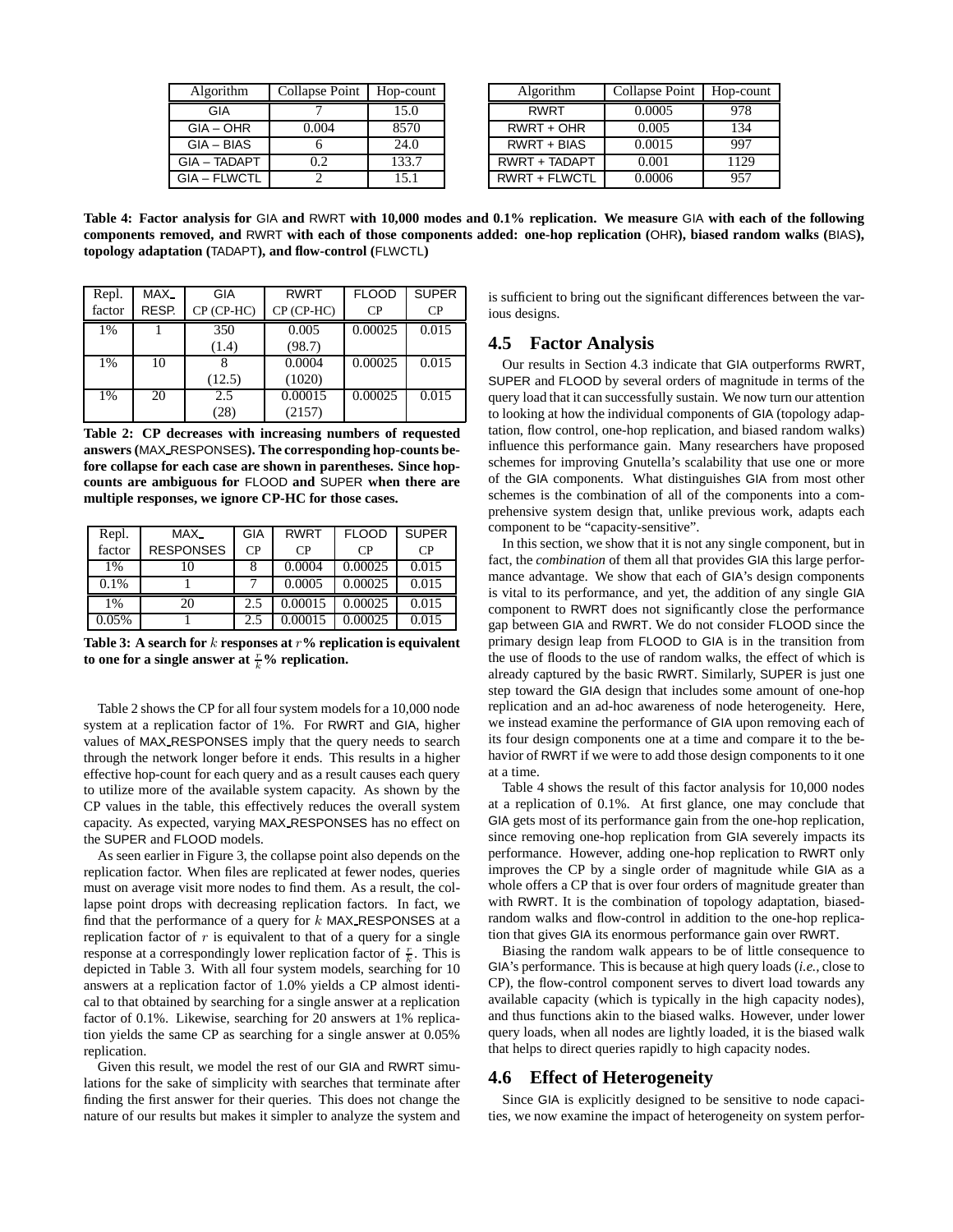| Algorithm                          | Collapse Point | Hop-count |
|------------------------------------|----------------|-----------|
| GIA w/ Gnutella                    |                | 15.0      |
| capacity distribution              |                |           |
| $GIA \, \text{w} / \text{uniform}$ | 2              | 46.0      |
| capacity distribution              |                |           |
| RWRT w/ Gnutella                   | 0.0005         | 978       |
| capacity distribution              |                |           |
| RWRT w/ uniform                    | 0.0525         | 987       |
| capacity distribution              |                |           |

**Table 5: Impact of heterogeneity; 10,000 nodes, 0.1% replication**

mance. Table 5 compares the performance of GIA and RWRT with node capacities drawn from the Gnutella-like capacity distribution to the case where all nodes have identical capacities equal to the average node capacity from the Gnutella distribution. The CP in GIA improves when nodes have heterogeneous capacities. In contrast, we see that RWRT is not tolerant of heterogeneity and the CP drops by over two orders of magnitude relative to the uniform capacity case. While the CP-HC remains the same for RWRT in both cases (as one would expect), the hop-count for GIA drops since the biased random walks start directing queries towards the high-capacity nodes.

### **4.7 Robustness**

Our results so far have shown that Gia performs significantly better than previous unstructured P2P file sharing systems. In this section, we show that Gia can sustain this performance in the face of node failures.

*Node failure model.* We model node failures by assigning each node an up-time picked uniformly at random from [0, MAXLIFE-TIME] where MAXLIFETIME is a simulation parameter. When a node's up-time expires, the node *resets*. That is, it disconnects from its neighbors, shuts down, and immediately rejoins the system by connecting initially to a random number of neighbors. This is similar to modeling existing nodes shutting down and leaving the system while other new nodes are simultaneously joining the system. When a node shuts down, any queries it has queued locally are dropped and resumed by the nodes that had originally generated them.<sup>11</sup> Finally, as nodes join and leave the system, the topology adaptation overhead is captured by the fact that each node's adaptation operations consume capacity within the node.

Figures 5 and 6 plot the CP and CP-HC, respectively, for a 10,000 node Gia system under increasing MAXLIFETIME. We see that, relative to the static case, the CP drops by approximately an order of magnitude as the MAXLIFETIME is reduced to 10.0 time units, while the hop-count rises by approximately a factor of five. Note that at a MAXLIFETIME of 10 time units, approximately 20% of the nodes reset in *every* time unit.<sup>12</sup> Even under this extremely stressful test, GIA's performance drops only by less than one order of magnitude. This is still an improvement of 2-4 orders of magnitude over RWRT, SUPER and FLOOD *under static conditions*.

# **4.8 File Downloads**

The results presented above indicate that Gia can support significantly higher query loads than previously proposed approaches for distributed file searching and can maintain this performance advan-



**Figure 5: Collapse Point under increasing** MAXLIFETIME **for a 10,000 node GIA system**



**Figure 6: Hop Count under increasing** MAXLIFETIME **for a 10,000 node GIA system**

tage even in the face of high node churn. Gia's dramatic performance improvement stems from its unique combination of design components and its ability to funnel work to high capacity nodes in the system.

Our results thus lead us to conclude that search in decentralized P2P systems need no longer pose insurmountable scaling problems. If so, we conjecture that the next bottleneck limiting scalability is likely to be the file download process. This will be particularly true if, as recent measurement studies indicate, file sizes continue to increase [20]. We believe that Gia's ability to harness capacity in a manner that is sensitive to the constraints of individual nodes can have a beneficial impact on downloads as well. Even as is, Gia aids downloads to the extent that users are typically directed to a high-capacity copy of a file if one exists. However this advantage is unlikely to be significant unless high capacity nodes also store more files. Thus, for Gia to be able to assist in file downloads, we would have to extend the one-hop replication used in Gia to allow the active replication of the files themselves (rather than simply pointers to files). A simple form of active replication would be for overloaded low capacity nodes to replicate popular files at the higher capacity nodes in their one-hop neighborhood. This can be done in an on-demand fashion where the high-capacity nodes replicate content only when they receive a query and a corresponding download request for that content.

To gauge the extent to which such active replication might be useful, we did a simple calculation of the total capacity of all the nodes at which a given file is available with and without this active replication scheme. The resultant numbers are listed in Table 6. We see that active replication increases the total capacity of nodes serving a given file by a factor of between 38 to 50. This appears promising, although one would need significant more analysis and simulations to validate the usefulness of this approach.

 $11$ <sup>The exact mechanisms for implementing query restart in a real sys-</sup> tem are discussed in Section 5.3.

 $12$ Compare this to typical Gnutella node life-times of 60 minutes  $\overline{21}$ .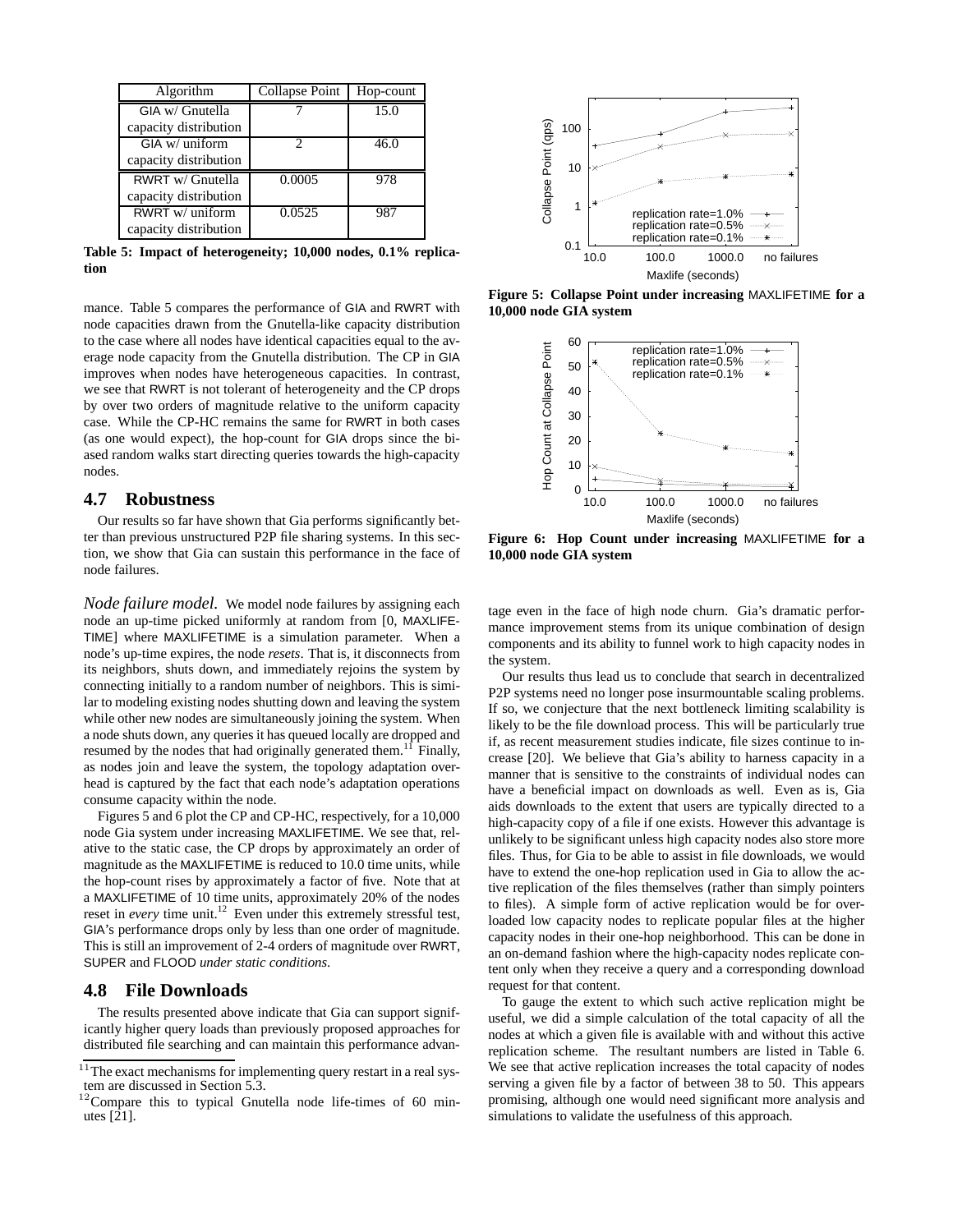| % Replication | Gia   | Gia with active<br>replication |
|---------------|-------|--------------------------------|
| 0.1%          | 965   | 48,682                         |
| 0.5%          | 4,716 | 213.922                        |
| 1.0%          | 9.218 | 352,816                        |

**Table 6: Total capacity of all the nodes offering a given file with and without active replication for a 10,000 node GIA network**

| Let $C_i$ represent capacity of node i                |
|-------------------------------------------------------|
| if $num\_nbrs_X < min\_nbrs$ then                     |
| return 0.0                                            |
| $total \leftarrow 0.0$                                |
| for all $N \in neighbors(X)$ do                       |
| $total \leftarrow total + \frac{C_N}{num \; nbr s_N}$ |
| $S \leftarrow \frac{total}{C_{\mathbf{v}}}$           |
| if $S > 1.0$ or num nbrs $_X > max$ nbrs then         |
| $S \leftarrow 1.0$                                    |
| return $S$                                            |

**Algorithm 2:** satisfaction level( $X$ )

Computes how "satisfied" node  $X$  is. Returns value between 0.0 and 1.0. 1.0  $\Rightarrow$  node X is fully satisfied, while 0.0  $\Rightarrow$  it is completely dissatisfied. Values in between represent the extent of satisfaction.

## **5. IMPLEMENTATION AND PRACTICAL DETAILS**

We implemented a prototype Gia client that incorporates all of the algorithms presented in Section 3. The client, which was written in C++, provides a command-line-based file sharing interface. In this section, we discuss some of the systems issues that our prototype implementation addresses.

#### **5.1 Capacity settings**

In our discussion so far, we have assumed that a node's capacity is a quantity that represents the number of queries that the node can handle per second. For low-bandwidth clients, query processing capacity is limited by the client's access bandwidth. On the other hand, for nodes with high-speed access connections, other issues such as the speed of the CPU, disk latencies, etc. may affect the capacity. Our prototype implementation ignores the effects of CPU speed and disk latency on query capacity. We assume that capacity is a direct function of the access bandwidth. A node can either have its end-user configure its access bandwidth (via a user interface, as is done in many Gnutella clients), or automatically determine the access bandwidth by executing a configuration script that downloads large chunks of data from well-known sites around the Internet and measures the bandwidth based upon the average time taken for the downloads. In addition, the advertised capacity of nodes can be weighted by how long the node has been in the system. This ensures that the well-connected high-capacity core of the network is composed of mostly stable nodes. In future implementations, we plan to experiment with auto-configuration scripts that take into account other factors in addition to network bandwidth and node life-times in order to determine client capacity.

## **5.2 SatisfactionLevel: Aggressiveness of Adaptation**

In Section 3.2.1, we introduced the notion of *satisfaction level* for a client. The satisfaction level determines not only whether or not to perform topology adaptation, but also how frequently it should be executed. It is a function of pre-configured  $min\_nbrs$ and max\_nbrs parameters, the node's current set of neighbors, their



**Figure** 7: Adaptation Interval: A plot of the function  $I =$  $T \times K^{-(1-S)}$ , where  $S = \text{satisfaction level}$ ,  $T = \text{maximum}$ **interval** between adaptation iterations, and  $K =$  sensitivity to satisfaction\_level(). In this figure, we set  $T = 10$ seconds and **plot curves for adaptation interval versus satisfaction level for different values of** K**.**

capacities and their degrees. Neighbors exchange capacity information when they initially connect to each other, and periodically update each other with information about their current degree. Algorithm 2 shows the steps involved in calculating the  $satisfac *tion*$ level(). It is essentially a measure of how close the sum of the capacities of all of a node's neighbors (normalized by their degrees) is to the node's own capacity. Thus a high capacity neighbor with a low degree contributes more to our satisfaction level than another neighbor with the same capacity but a much higher degree. The intuition behind this is that a node with capacity  $C$  will forward approximately C queries per unit time at full load and needs enough outgoing capacity from all of its neighbors to handle that load. In addition to the factors discussed above, a number of other parameters may be used to compute the satisfaction level, for example, the load on a node's neighbors, network locality, etc. However, for our prototype, we rely only on node capacity and degree to compute the satisfaction level.

The satisfaction level is key to deciding how often a node should conduct its local topology adaptation. Nodes with low satisfaction levels perform topology adaptation more frequently than satisfied nodes. We use an exponential relationship between the satisfaction level, S, and the adaptation interval,  $I: I = T \times K^{-(1-S)}$ , where  $T$  is the maximum interval between adaptation iterations, and  $K$ represents the aggressiveness of the adaptation. After each interval I, if a node's satisfaction level is  $< 1.0$ , it attempts to add a new neighbor. Once a node is fully satisfied, it still continues to iterate through the adaptation process, checking its satisfaction level every T seconds.

Figure 7 shows how the aggressiveness factor  $K$  affects the adaptation interval. As expected, when a node is fully satisfied  $(S =$ 1.0), the adaptation interval is  $T$  irrespective of the value of  $K$ . As the level of satisfaction decreases, the adaptation interval becomes shorter. For the same satisfaction level, higher values of  $K$  produce shorter intervals and hence cause a more aggressive (*i.e.,* quicker) response. In Section 5.4 we look at how the rate of topology adaptation changes in a real system with different values of  $K$ .

# **5.3 Query resilience**

As described earlier, the Gia search protocol uses biased random walks to forward queries across the network. One of the drawbacks of using a random walk instead of flooding is that it is much more susceptible to failures in the network. If a node receives a query and dies before it can forward the query to a neighbor, that query is lost forever. This is in contrast to flooding where a query gets replicated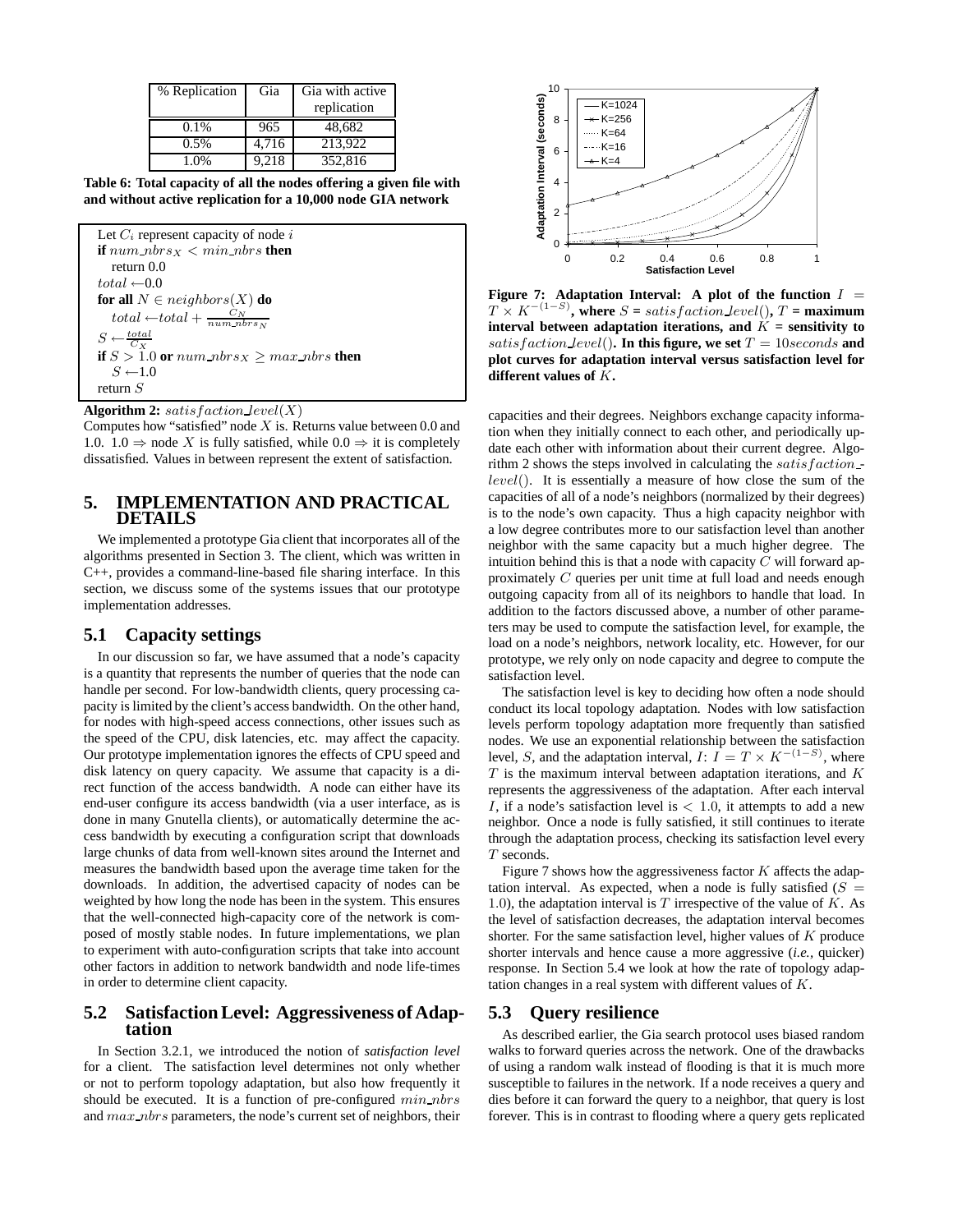

**Figure 8: Progress of topology adaptation for an 83-node topology over time. The graph shows changes in the number of neighbors of four nodes (each with different capacities).**

many times, and so even if a node dies without forwarding a query, there is a good chance that other copies of the query still exist in the system.

To overcome this problem, we rely on query keep-alive messages. Query responses sent back to the originator of the query act as implicit keep-alives. In addition, if a query is forwarded enough times without sending any response, we send back an explicit keep-alive message. This is implemented as a dummy query response message that has no actual matches. If the query originator does not receive any responses or keep-alive messages for a while, it can re-issue the query.

Yet another problem arises from the fact that responses are typically forwarded along the same path that the query originally arrived from. If one of the nodes in the query path dies or the topology changes due to adaptation before the responses for the query are sent back, then those responses will be dropped. When a node dies and causes responses to be dropped, the query originator will notice it because of the absence of keep-alive responses. Thus, it can reissue the query if necessary. On the other hand, topology adaptation is a controlled process and hence we can do better than wait for a timeout. When a connection is dropped as a result of a topology adaptation decision, the connection is not closed for some time later. It stops accepting any more incoming queries, but continues to forward any lingering query responses that need to be sent along that path.

#### **5.4 Deployment**

We deployed our prototype implementation on PlanetLab [16], a wide-area service deployment testbed spread across North America, Europe, Asia, and the South Pacific. To test the behavior of our algorithms in the face of diversity, we artificially introduced heterogeneity into the system by explicitly setting the capacities of the individual nodes. These experiments are by no means meant to stress all of the various components of the Gia system. We present them here as a set of early results that demonstrate the viability of this approach in an actual deployment.

We instantiated Gia clients on 83 of the PlanetLab nodes with a range of capacities. We allowed the system to run for 15 minutes before shutting down the clients. Over the course of the experiment, we tracked changes in the Gia topology to evaluate the behavior of the topology adaptation process. Figure 8 shows the changes over time to the neighborhood of each of four different nodes. These nodes were picked randomly from four capacity classes (1x, 10x, 100x, and 1000x). We notice that initially when the nodes are all "dissatisfied," they quickly gather new neighbors. The rate of topology adaptation slows down as the satisfaction level of the nodes rises and the topology eventually stabilizes to its steady state.



**Figure 9: Progress of topology adaptation for a** 1000x **capacity node over time. The graph shows changes in the number of neighbors of a node over different runs of the experiment, each with a different value of** K **for the adaptation interval function.**

In the above experiment, the 1000x capacity node takes approximately 45 seconds to reach its steady state. This time interval is closely tied to the level of aggressiveness used in the topology adaptation. Recall that the adaptation interval  $I$  is a function of the node's satisfaction level  $S$ , and its aggressiveness factor  $K$ :  $I = T * K^{-(1-S)}$ . In the above experiment, we set T to 10 seconds and  $K$  to 256. We ran other experiments to see how the responsiveness of the topology adaptation changes with different values of  $K$ . Figure 9 shows the behavior of a 1000x capacity node for different values of  $K$ . As can be seen from the figure, the topology adaptation does respond to changes in  $K$ , and is less aggressive when we ramp down the value of  $K$ . Thus, this parameter gives us a knob with which we can trade off the speed at which nodes attain their target topology to the rate of churn in the overall network.

### **6. RELATED WORK**

We now look at some of the related research in this area. Since the rise and fall of Napster, many decentralized P2P systems have been proposed. Gnutella pioneered this approach, and on its footsteps many other networks such as KaZaA [23] have emerged. Although the notion of supernodes (nodes with better bandwidth connectivity) used by KaZaA and the latest versions of Gnutella helps to improve the performance of the network, it is still limited by the flooding used for communication across supernodes. Moreover, unlike Gia, the supernode approach makes just a binary decision about a node's capacity (supernode or not) and to our knowledge has no mechanisms to dynamically adapt the supernode-client topologies as the system evolves.

Numerous researchers have performed extensive measurement studies of P2P infrastructures. For example, Saroiu *et al.* [21] studied the bandwidth, latency, availability, and file sharing patterns of the nodes in Gnutella and Napster. Their study highlighted the existence of significant heterogeneity in both systems. Based on this fact, Gia is designed to accommodate heterogeneity and avoid overloading the less capable nodes in the network. Other measurement studies include [22] which shows that there exists extreme heterogeneity in the traffic volumes generated by hosts within a P2P network and that only a small fraction of hosts are stable and persist in the P2P network over long periods of time.

In addition to the work described in Section 1 [1, 12, 15], there have been other proposals for addressing the scaling problems of Gnutella. Krishnamurthy *et al.* [10] proposed a cluster-based architecture for P2P systems (CAP), which uses a network-aware clustering technique (based on a central clustering server) to group hosts into clusters. Each cluster has one or more delegate nodes that act as directory servers for the objects stored at nodes within the same